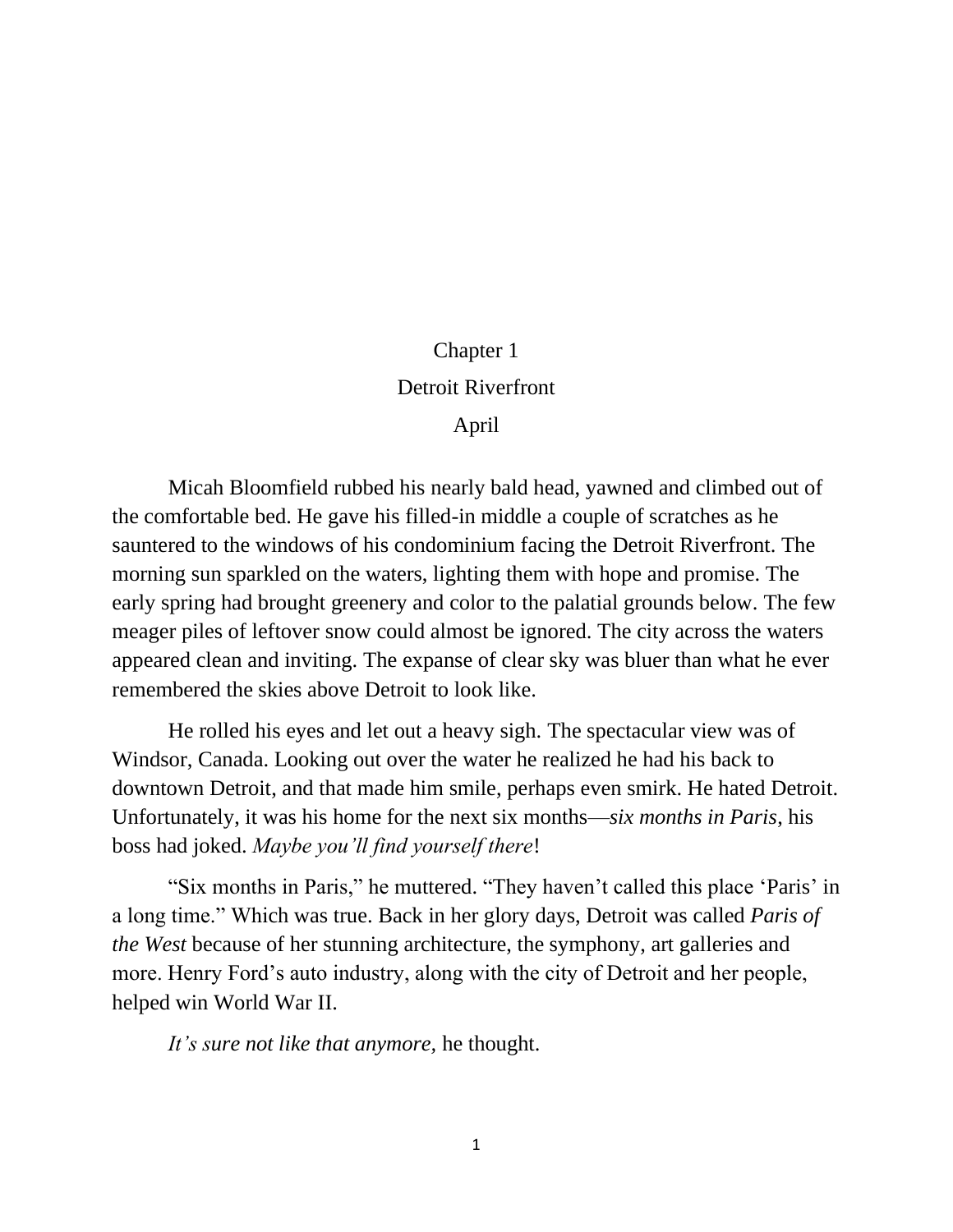He yawned again and made his way to the galley kitchen. He opened the refrigerator and retrieved a Mountain Dew, twisted off the top and glugged. He let go with a hearty belch and gave his surroundings a thoughtful perusal. *Pretty nice digs for a pit like Detroit.* Modern, up-to-date, yet comfortable furnishings, all done in tones of peaceful blue. Local artists' work, modern of course, hung on the spacious walls, and their sculptures and books were set in perfect rhythm on end tables, coffee tables, and the dining room table. The kitchen had been fully stocked before his arrival from a list he'd provided his employer when they requested that he serve the regrettable stint.

He lifted his bottle to his lips and took another gulp as his dark eyes went again to the riverfront. *It's really more like an incarceration than a career opportunity*, Micah thought. He wondered, again, as he had over the last twelve months, if he should just give up and end his life before it got any worse. Fifty-two years old and starting over was a terrible place to be.

Up until a year ago, Micah had been a senior partner in a flourishing architectural firm in Dallas until one of his partners had taken risks with lethal consequences. His firm went bankrupt – quickly. Certainly, Micah had reserves to lean into, but his wife took half of that when she left him—for Micah's partner. In the end Micah had to go to work at the bottom of the totem pole all over again, and nobody in Dallas wanted him. Thankfully he'd found Dallas Rebuild & Restore and they put him on staff amongst the interns. And perhaps if he didn't complain about his unfortunate incarceration in the city of Detroit, they'd consider a junior partner position and he could start the rebuilding of his life and career.

Detroit was in the midst of an architectural restoration boom, and, much to Micah's dismay, some woman had the bright idea to 'rebuild the city.' Dallas Rebuild & Restore, according to the senior partner, had been contacted at the last minute by the firm Design & Structure of Motor City. They needed additional assistance with engineering and structure safety, which was Micah's specialty. The first phase of the project was expected to take six months – from April until mid-October.

According to the senior partner at Dallas Rebuild & Restore, Micah was the best his firm had to offer in terms of engineering and structure safety. Therefore,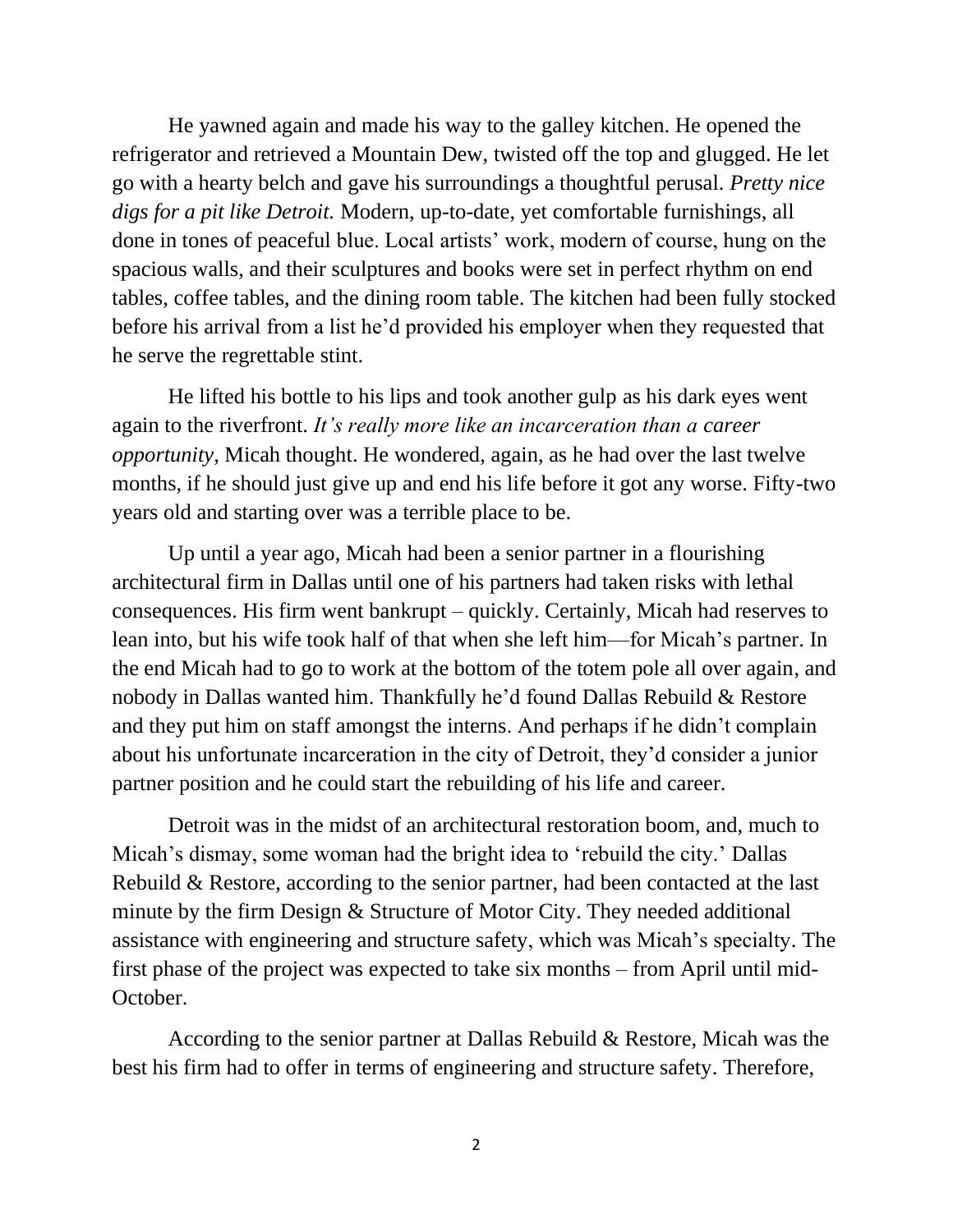he was tapped to temporarily relocate to his "favorite" town – his *hometown* of Detroit, Michigan.

Micah fled Detroit for Texas A & M when he graduated high school in the early 1980's. At that time, the city was a mess. The schools were falling apart, and so was the corrupt local government. The crime rate was soaring, along with drug and alcohol addiction.

But those weren't the reasons he left.

Micah had been born and raised in the Boston Edison district of Detroit. His father and his grandfather were both physicians, and very active in their local Synagogue. They loved the Synagogue when they were younger, and even walked to Synagogue each Sabbath.

When Micah became a teenager, things changed drastically. Both Micah's father and grandfather decided to open a private practice in one of the new Detroit suburbs, one that boasted a luxurious golf course and country club. They settled in Sterling Heights and built a successful practice, but never walked to the Synagogue again. In fact, their visits to the Synagogue became less and less as the years went by.

Shortly after Micah left for college, his grandfather passed away and his parents left Sterling Heights. They relocated to upscale Beverly Hills, a village in the township of Southfield, northwest of the city. Micah's father continued to build his practice, opening another office in Beverly Hills. When he turned sixty-five, nearly fifteen years ago, he retired—and suddenly passed away.

*I suppose I'll have to go over and see Mom and the new place more than just a few times while I'm here*. Another heavy sigh.

He downed the rest of his Mountain Dew and turned back to the kitchen. There were Pop-Tarts on the counter beside the toaster, and, surprisingly, a small box of doughnuts nearby. He smiled and reached for one.

An hour later, Micah was showered and shaved. He wore the navy Hugo Boss, because it helped to slim his growing middle, and his favorite Gucci loafers. Long meetings called for comfort, and Gucci couldn't be beat. He straightened his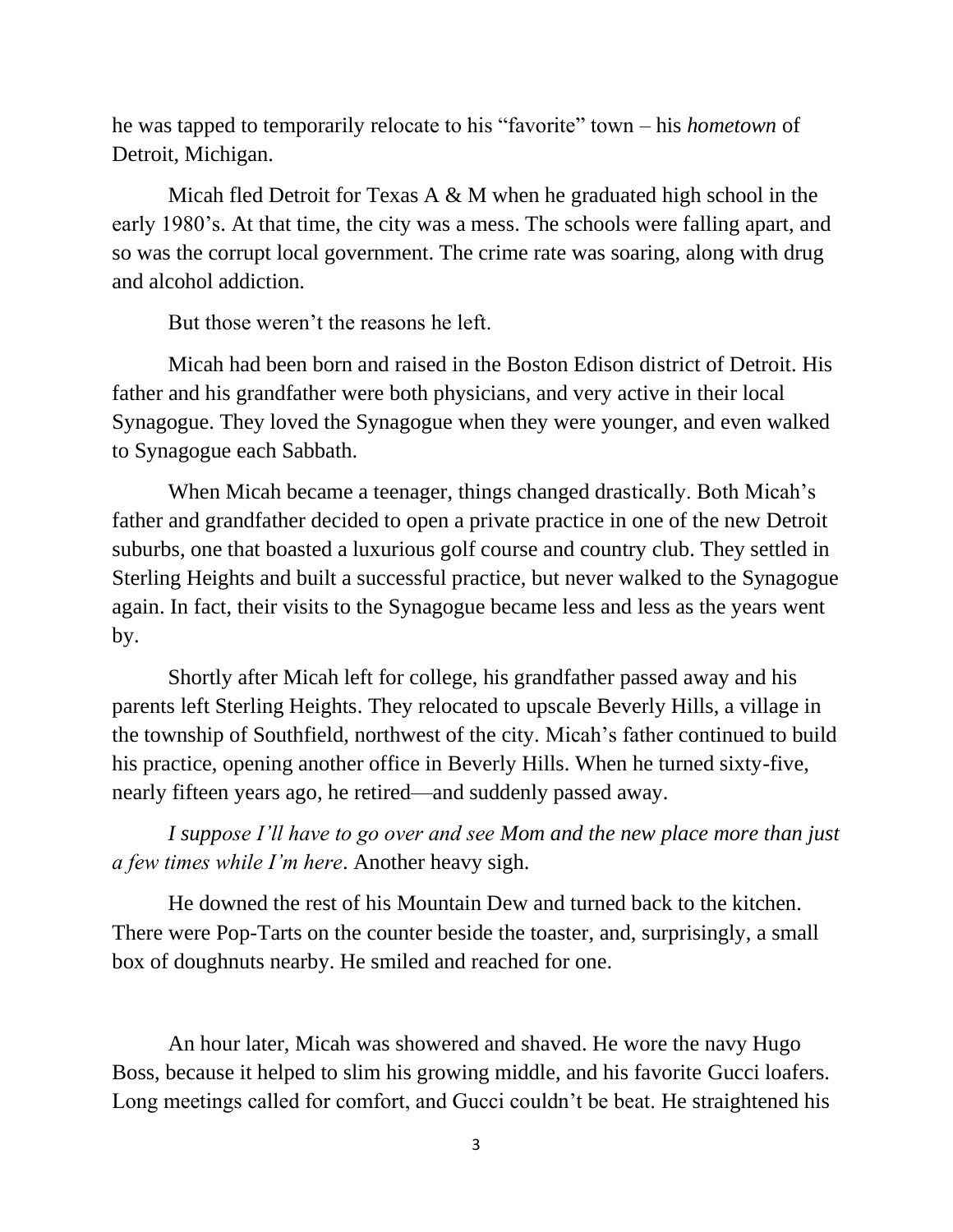navy tie, the one with the crosshatch pattern, grabbed his brief case, and hurried out to the garage of the riverfront condo to find his car.

The Mercedes he'd leased was waiting for him where he'd parked it when he arrived the night before. *Surprised to see you're still here*, he thought as he slid behind the wheel, making sure the doors were locked. He started the car and headed for the address his secretary had provided.

Although he hadn't driven in Detroit traffic for more than thirty-five years, he was confident he could find his way around. Sure enough, Detroit traffic, though noticeably thinner than the 1980's, was easy enough to navigate.

Detroit had hemorrhaged its population over the last thirty years. From a high of 1.85 million, to right around 700,000—nearly half of the people who'd once called the city home had fled.

There was construction everywhere, making it difficult to locate the entrance into Design & Structure of Motor City. He was irritated about that, but circled a few of the city blocks, getting lost on a one-way, and finally saw a small sign indicating the entrance and wheeled in. The commute should have taken fifteen minutes, but lasted just more than thirty.

"Unbelievable," he muttered as he pulled into the valet.

"Good morning, sir," the elderly black valet smiled and tipped his hat. "Here for the day?"

"Yes, sir," Micah answered, reaching for his briefcase, then exiting the vehicle.

The valet smiled again, handing him a ticket, and asked, "Are you here for the Architectural Summit?"

Micah raised one brow and asked, "Summit?"

"Yes, sir," the valet replied. "We're very excited. Thank you so much for coming."

Micah nodded, wondering at the valet's gracious demeanor as he hurried through the sliding glass doors, and into the building.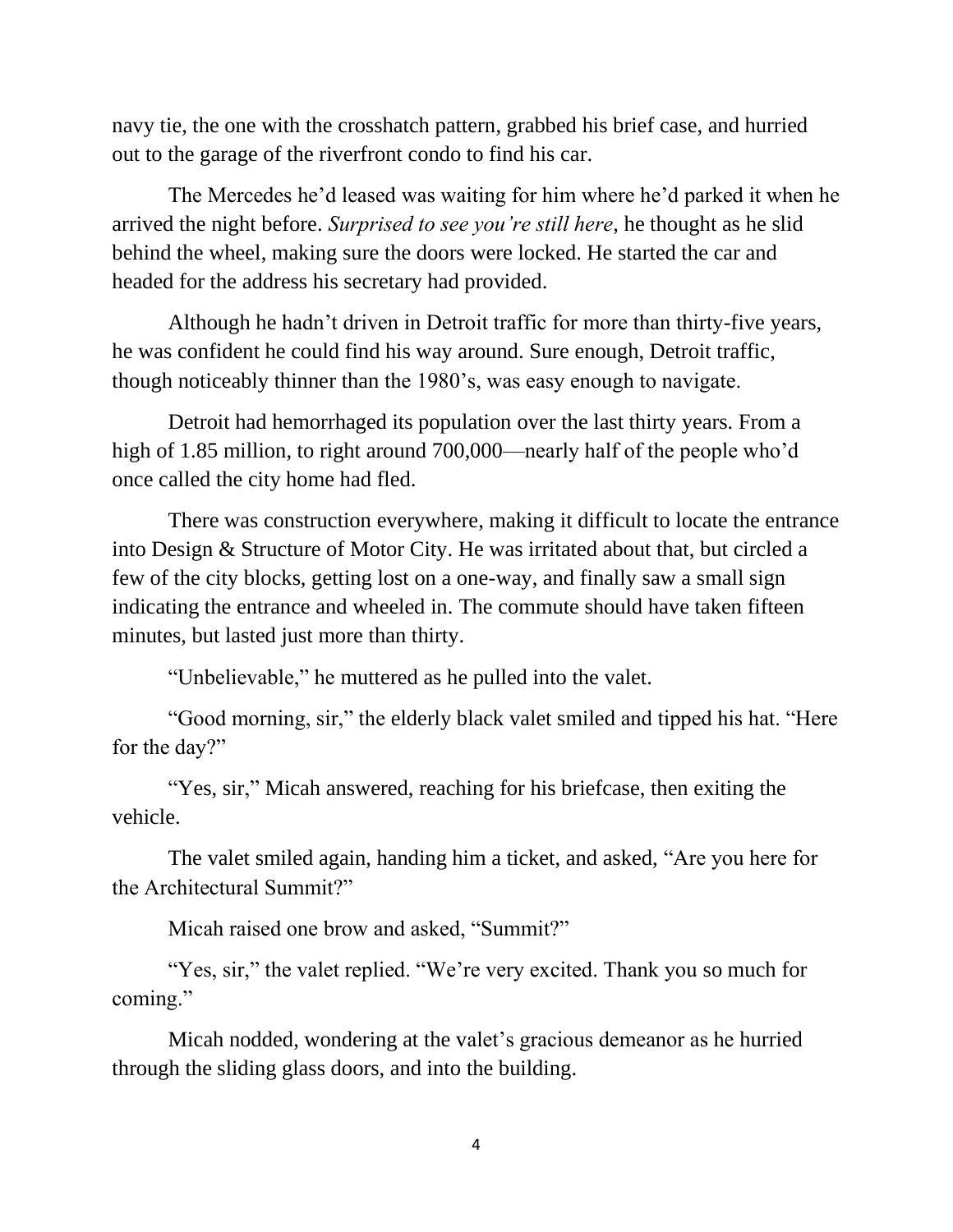Another black gentleman was waiting at the bottom of the escalator just inside the doors, and he bowed. With a smile he asked, "Architectural Summit?"

Micah nodded.

"Straight up the escalator, then follow the signs to the elevator. Your first meeting is on the  $25<sup>th</sup>$  floor. There will be signs to lead you the rest of the way."

"Thank you," Micah replied.

"No, thank *you*. We are delighted to have you."

Micah stepped onto the escalator, and once at the top, he followed the signs pointing his way. He couldn't help but slow his hurried pace when he entered the lobby. It was architectural opulence, even Micah had to admit that. It had high ceilings, which he was partial to, and they beautifully accentuated the undulating front desk. Blue mosaic tile arose behind oak wood, while clean, ivory Italian marble greeted his feet.

"Wow," he whispered as he picked up his stride and headed for the elevators.

Once he stepped off at the  $25<sup>th</sup>$  floor, he saw the busy conference area ahead. It suddenly dawned on him that he had yet to review the file his secretary had given him the Friday before. There was a small lounge area nearby, and he paused there. He quickly searched his brief case for the file. He should have read through it on the plane, but was too depressed at the time because of the assignment ahead of him.

When he had the file in his hand, he strode down the hall and to the long table in front of the open conference room. There was a short line there. The conference room appeared to be nearly full. He gave his name and was given a badge in return, which he tucked into his file, and went in to find a quiet seat somewhere by himself so that he could look at the file.

There was an empty table in the corner, near the back of the room, and Micah headed for it. He quickly seated himself, opened the file and started through it. Very soon he realized he was not among amateurs. Some of the most famous names in architecture from all over the world had been invited. He swallowed hard and looked up from his papers.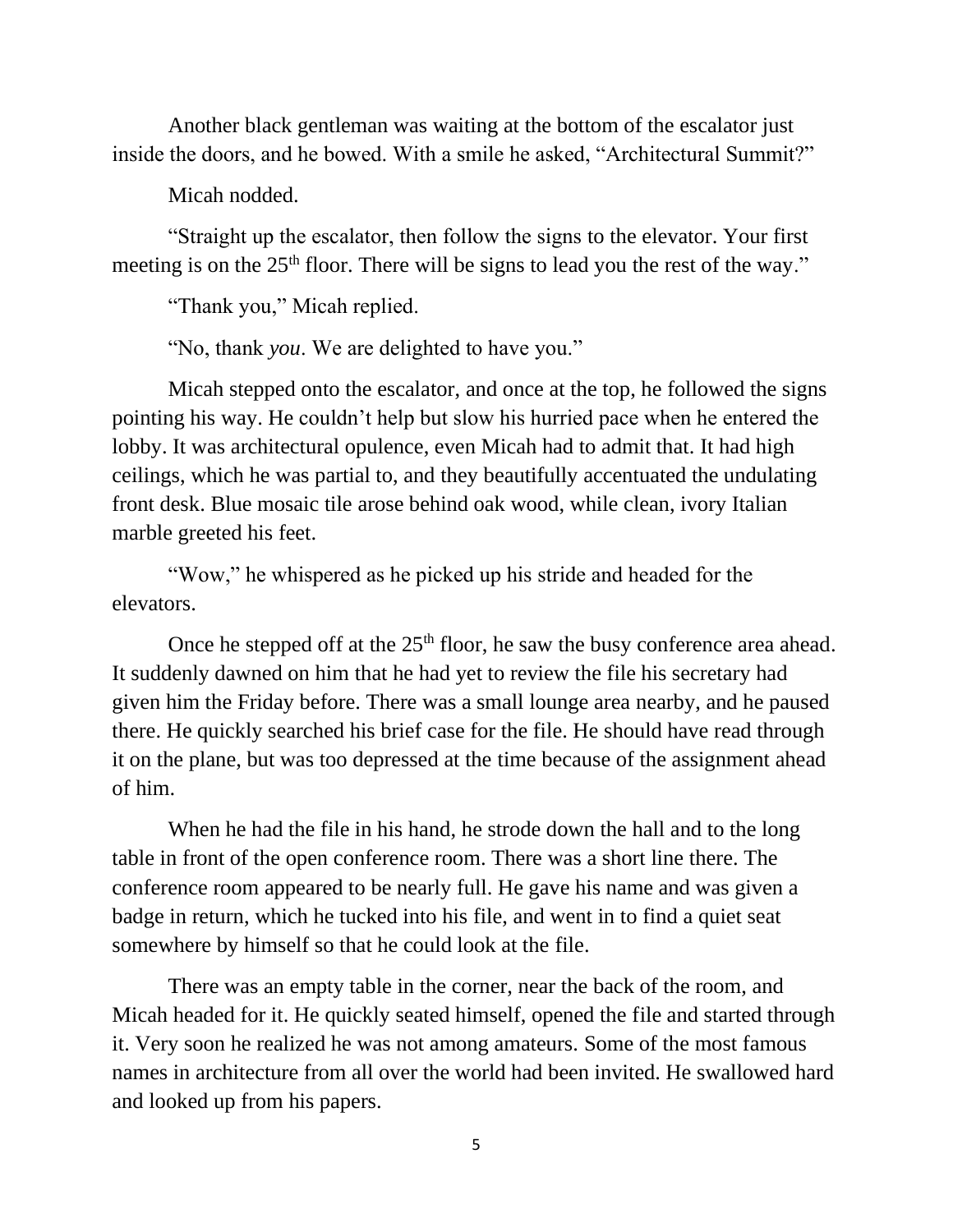*It really is a summit*, he thought as he watched Adolph Von Topfer have a casual conversation with Nicollo Verdino. He'd only seen these people in architectural magazines and journals. He'd never met any of them. He swallowed again and looked around the room, seeing other men and women with skill and fame. *What on earth am I doing here?* he wondered.

He looked back into his papers and found the schedule of the morning's speakers. The introduction said that Ms. Sophie Young, senior partner in the famed architectural firm, Design & Structure of Motor City, was set to speak about different restorations she'd been a part of over the years. Micah recognized her name as he had read about much of her work. However, he was certain he'd never met the woman. The photograph on the schedule beneath her description was black and white, and he couldn't make out any of her features, but she did look familiar. He looked for her bio, but just as he found it a man went to the microphone and started to call the room to order. Micah looked up before he could read it.

"We'd like to get started as quickly as possible," he said. "First of all, thank you so much for coming to our city. It truly is our pleasure to host this first Architectural Summit. For many of you you've heard only the worst of the worst things about Detroit, but I've invited a speaker today who was born and raised in our fine city, and I think she'll change your mind. Please welcome, Ms. Sophie Young."

The room erupted in applause as a tall, trim woman stepped behind the podium. She smiled at the crowd, and Micah found himself smiling back. He squinted for a better look. She appeared to be about his age. She was dressed in a sharp black suit with a white blouse. Her shoulder length dark hair glistened with strands of silver, set off by the black suit she wore. He liked that. Too many women their age tried to bleach away their silver. His ex-wife had tried to do that and wound up with straw.

"Thank you," she said, her voice hauntingly familiar to Micah. "I have had the pleasure to work on many restoration projects here in the United States, and even several overseas. But I have to tell you, my favorites have been right here in Detroit…"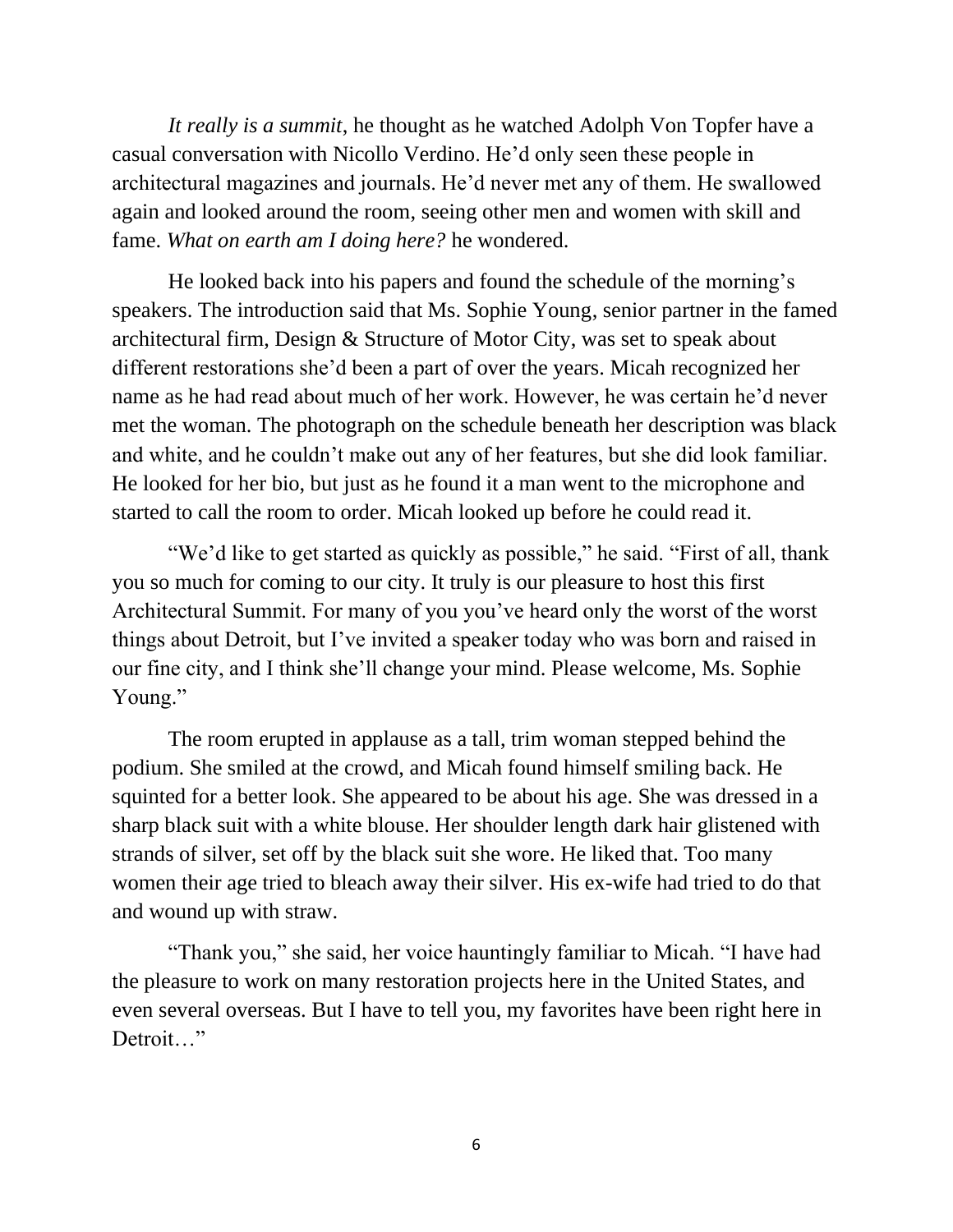*That accent*, Micah thought as she continued to speak. *Pure Detroit*. He'd disciplined himself to speak more clearly, yet not take on the Texan drawl in Dallas. But even with that pronounced accent, her voice was lilting and smooth. *Wait a minute, what did she say? Something about Detroit or Europe?* He deliberately exited his own thoughts and focused on what she was saying.

"When we worked on the Bergtheater in Austria, I had to learn how to say 'Ringstrasse' properly." She paused to laugh at herself, and the audience joined in with her. She must have been talking about her own accent. The audience seemed as captivated as Micah found himself.

But there was something sweetly familiar about that musical laugh just then. *I've heard that before*, he thought, forcing himself to look away and read her bio:

'Sophie Young was born and raised in Hamtramck…She later attended Henry Ford II High School…' Micah paused and looked at the speaker, swallowing the lump that had suddenly lodged in his throat. *It can't be*, he thought. *She's too young…too thin…too pretty.* She laughed again at something she said, and he nearly choked. That sweetness in her voice and smile was too familiar. He forced himself to continue to read: 'She graduated high school with honors, securing an architectural scholarship at Cornell University, where she majored in mathematics and architecture…has her masters…and received her MBA…' Micah's mouth went dry as he looked back at the speaker who had the room eating out of her hand…*I remember when you were president of the math club…and you always made the new kids laugh, even when they were really scared.*

A million memories flashed before him. They were in the same math class together, and the teacher suggested they both get into the math club. They were juniors, well advanced in math and needed an outlet. But she was the classic bookworm. Not shy, but not interested in anything going on outside of class. He was always afraid to talk to her, other than "hello" and "good-bye," so he didn't get to know her very well. He'd see her in the halls between classes, and sometimes she'd wave, but most of the time her head was down in a book.

Finally, about half way through their senior year, Micah worked up the courage to ask her to one of his hockey games. He told his brother Ben what he'd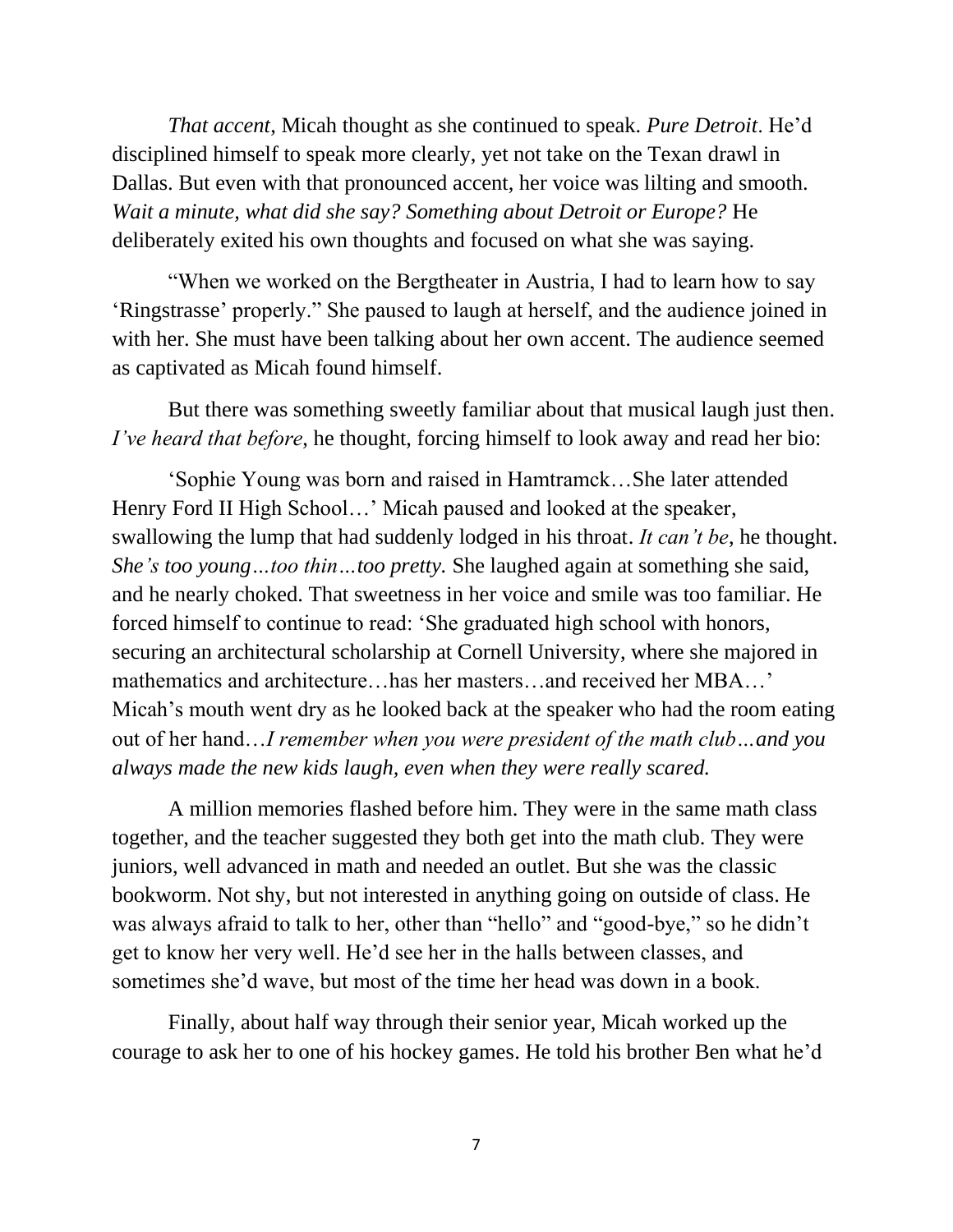planned to do, and even let his parents in on the plan. His parents' response to his exciting scheme was devastating.

*"Sophie is Danny Young's daughter," his father explained, remorse in his eyes.* 

Danny Young had been a famous Detroit rabble rouser who excelled at stirring up trouble on behalf of the Teamsters. It was rumored that he was quite close with Jimmy Hoffa before his imprisonment, and that their relationship continued after he was released, even up until he went missing. But that was the light stuff. If there was disorder in Detroit, Danny Young was tied to it. Vandalism, picket-lines, gang violence, and even murder.

And Danny had had a lot of trouble with his blended family as well, according to Micah's father. Having been born and raised in Hamtramck, Danny decided to move his family to Sterling Heights, where the schools were better and there was less of a bad influence. When his parents passed away, he used their inheritance to build a bigger home for his ever-growing family.

*"And that family is nothing but trouble," Micah's father went on. "Sophie has two older brothers from her mother's first marriage to a black man. They can't stay out of jail. Her older sister—and who fathered that one is anybody's guess—is black as well. She already has three children out of wedlock, which is why Danny had to build that big house. Mrs. Young is a fierce drinker, and everyone in Sterling Heights knows that she lets her brother-in-law drag those kids to that black church in Hamtramck every single Sunday, and most Wednesdays. That girl isn't like us, son, she's just white trash and she'll get you into a lot of trouble. I forbid you to have any kind of a relationship with her."*

*"But she's a really sweet girl," Micah's brother Ben had defended. "And she's super smart. I don't think she's like them at all."*

*"She's not Jewish," Micah's mother pointed out. "And that could cause some real problems further down the road."*

A horrible argument had ensued that night around the Bloomfield table. Micah's mother had a *"nice girl from Synagogue, and I know her*